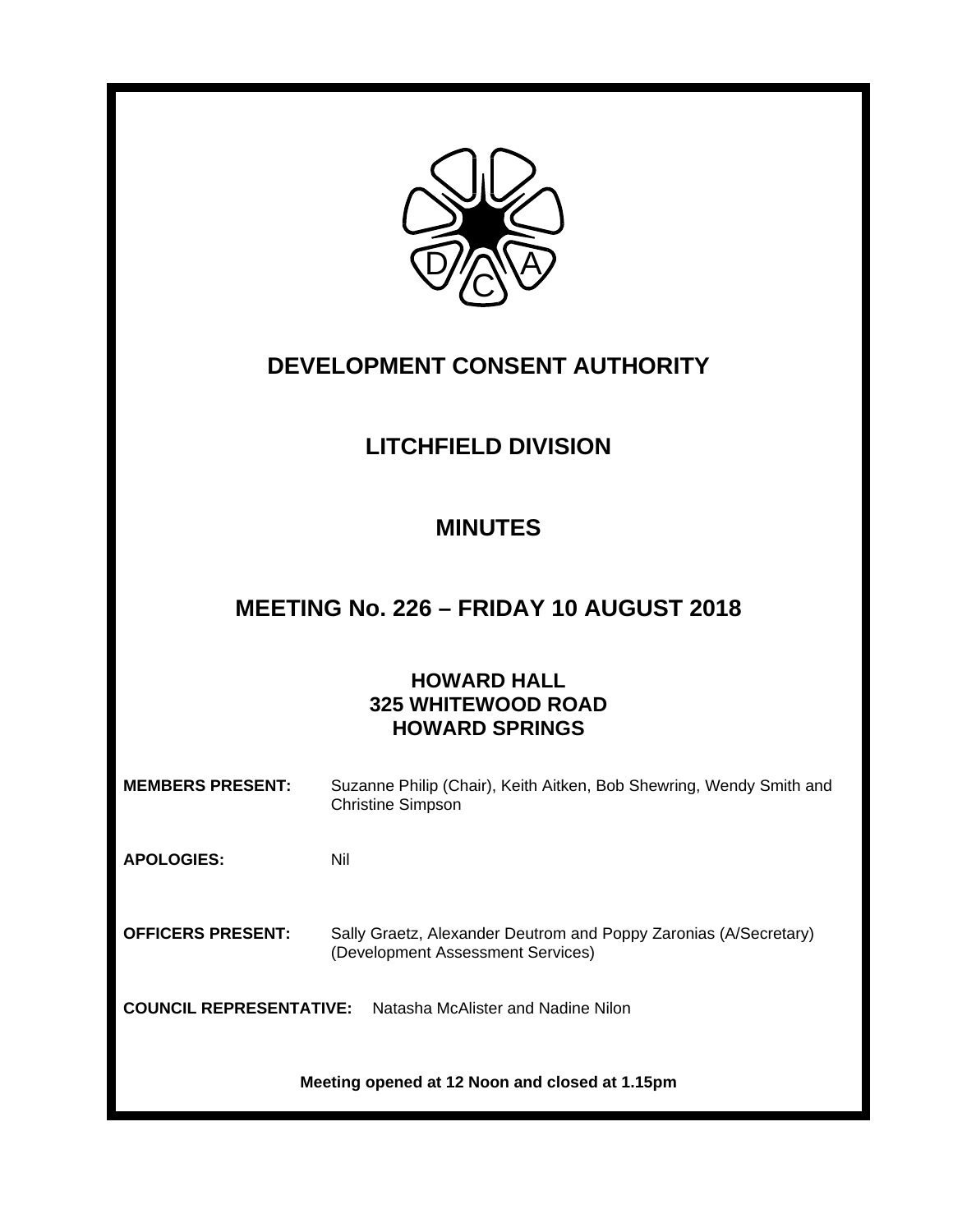**MINUTES RECORD THE EVIDENTIARY STAGE AND THE DELIBERATIVE STAGE SEPARATELY. THESE MINUTES RECORD THE DELIBERATIVE STAGE. THE TWO STAGES ARE GENERALLY HELD AT DIFFERENT TIME DURING THE MEETING AND INVITEES ARE PRESENT FOR THE EVIDENTIARY STAGE ONLY.** 

#### **ITEM 1 SUBDIVISION TO CREATE FOUR LOTS WITHIN AN INTERIM PA2018/0206 DEVELOPMENT CONTROL ORDER AREA (IDCO NO. 22) SECTION 1523 (1030) KENTISH ROAD, HUNDRED OF CAVENAGH APPLICANT GEORGE LOW**

Mr George Low and Mrs Lyndal Low attended.

**RESOLVED 127/18** That, pursuant to section 53(a) of the *Planning Act*, the Development Consent Authority consent to the application to develop Section 1523 (1030) Kentish Road, Hundred of Cavenagh for the purpose of a subdivision to create four lots, subject to the following conditions:

#### CONDITIONS PRECEDENT

1. Prior to the endorsement of plans and prior to commencement of works (including site preparation), amended plans to the satisfaction of the consent authority must be submitted to and approved by the consent authority. When approved, the plans will be endorsed and will then form part of the permit. The plans must be drawn to scale with dimensions and two copies must be provided. The plans must be modified to show crossovers and driveways for each of the proposed lots in accordance with Litchfield Council's requirements, to the satisfaction of the consent authority.

### **CONDITIONS**

- 2. The works carried out under this permit shall be in accordance with the drawings endorsed as forming part of this permit.
- 3. The owner of the land must enter into agreements with the relevant authorities for the provision of drainage, electricity facilities and telecommunication networks to each lot shown on the endorsed plan in accordance with the authorities' requirements and relevant legislation at the time.
- 4. All existing and proposed easements and sites for existing and required utility services must be vested in the relevant authority for which the easement or site is to be created on the plan of subdivision submitted for approval by the Surveyor General.
- 5. Engineering design and specifications for the proposed and affected roads, street lighting, stormwater drainage, site earthworks, vehicular access, pedestrian/ cycle corridors and street scaping are to be to the technical requirements of Litchfield Council to the satisfaction of the consent authority and all approved works constructed at the owner's expense.
- 6. The kerb crossovers and driveways to the site approved by this permit are to meet the technical standards of Litchfield Council, to the satisfaction of the consent authority.

The owner shall:

| Page 2 of 12                                                                          |  |
|---------------------------------------------------------------------------------------|--|
| These minutes record persons in attendance at the meeting and the resolutions of the  |  |
| Development Consent Authority on applications before it.                              |  |
| Reliance on these minutes should be limited to exclude uses of an evidentiary nature. |  |
|                                                                                       |  |

**Page 2**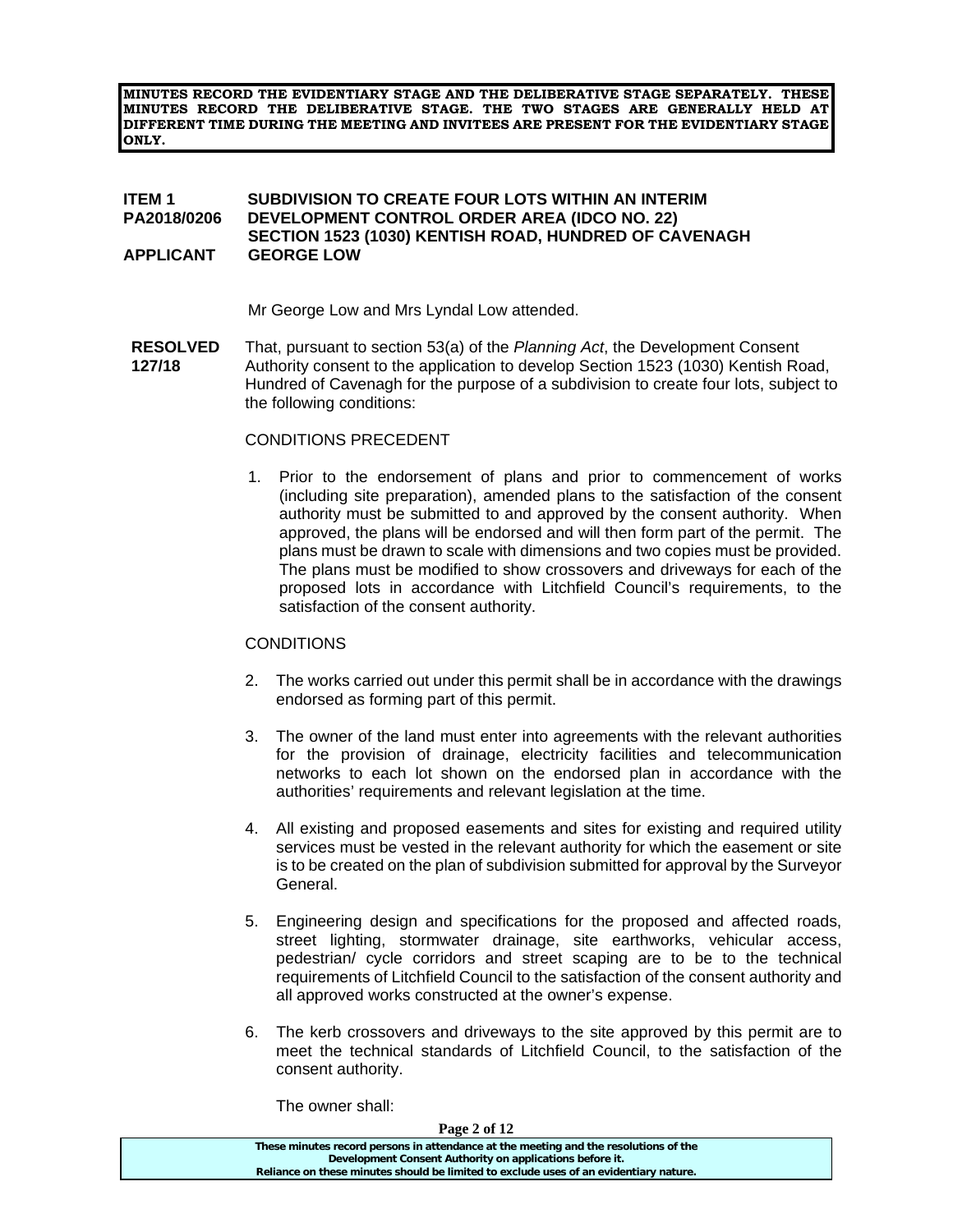- a. remove disused vehicle and/ or pedestrian crossovers;
- b. provide footpaths/ cycleways;
- c. collect stormwater and discharge it to the drainage network; and
- d. undertake reinstatement works;

all to the technical requirements of and at no cost to the Litchfield Council, to the satisfaction of the consent authority.

- 7. Appropriate erosion and sediment control measures should be effectively implemented throughout the construction stage of the development and all disturbed soil surfaces must be satisfactorily stabilised against erosion at completion of works, to the satisfaction of the Consent Authority. Information can be obtained from the IECA Best Practice Erosion and Sediment Control Guidelines 2008 available at www.austieca.com.au and the NTG website https://nt.gov.au/environment/soil-land-vegetation.
- 8. Before the issue of titles, the owner must, in accordance with Part 6 of the *Planning Act*, pay a monetary contribution to the Litchfield Council for the upgrade of local infrastructure, in accordance with its Development Contribution Plan.

### NOTES:

- 1. The Power and Water Corporation advises that the Water and Sewer Services Development Section (landdevelopmentnorth@powerwater.com.au) and Power Network Engineering Section (powerconnections@powerwater.com.au) should be contacted via email a minimum of 1 month prior to construction works commencing in order to determine the Corporation's servicing requirements, and the need for upgrading of on-site and/or surrounding infrastructure.
- 2. A "Permit to Work Within a Road Reserve" may be required from Litchfield Council before commencement of any work within the road reserve.
- 3. Any new on-site wastewater system to be installed must be carried out by a qualified licensed Self-Certifying Plumber and must comply with the NT Code of Practice for Small On-site Sewage and Sullage Treatment Systems and the Disposal or Reuse of Sewage Effluent (The Code).
- 4. There are statutory obligations under the Weeds Management Act to take all practical measures to manage weeds on the property. For advice on weed management please contact the Department of Environment and Natural Resources.
- 5. As part of any subdivision, the parcel numbers for addressing should comply with the Australian Standard (AS/NZS 4819:2011). For more information contact Survey and Land Records surveylandrecords@nt.gov.au 08 8995 5354. The numbers shown on the plans are indicative only and are not for addressing purposes.
- 6. Professional advice regarding implementation of soil erosion control and dust control measures to be employed throughout the construction phase of the development are available from the Department of Environment and Natural Resources. Information can be obtained from the IECA Best Practice Erosion and Sediment Control Guidelines 2008 available at www.austieca.com.au and the NTG website https://nt.gov.au/environment/soil-land-vegetation.

REASONS FOR DECISION

| Page 3 of 12                                                                          |  |
|---------------------------------------------------------------------------------------|--|
| These minutes record persons in attendance at the meeting and the resolutions of the  |  |
| Development Consent Authority on applications before it.                              |  |
| Reliance on these minutes should be limited to exclude uses of an evidentiary nature. |  |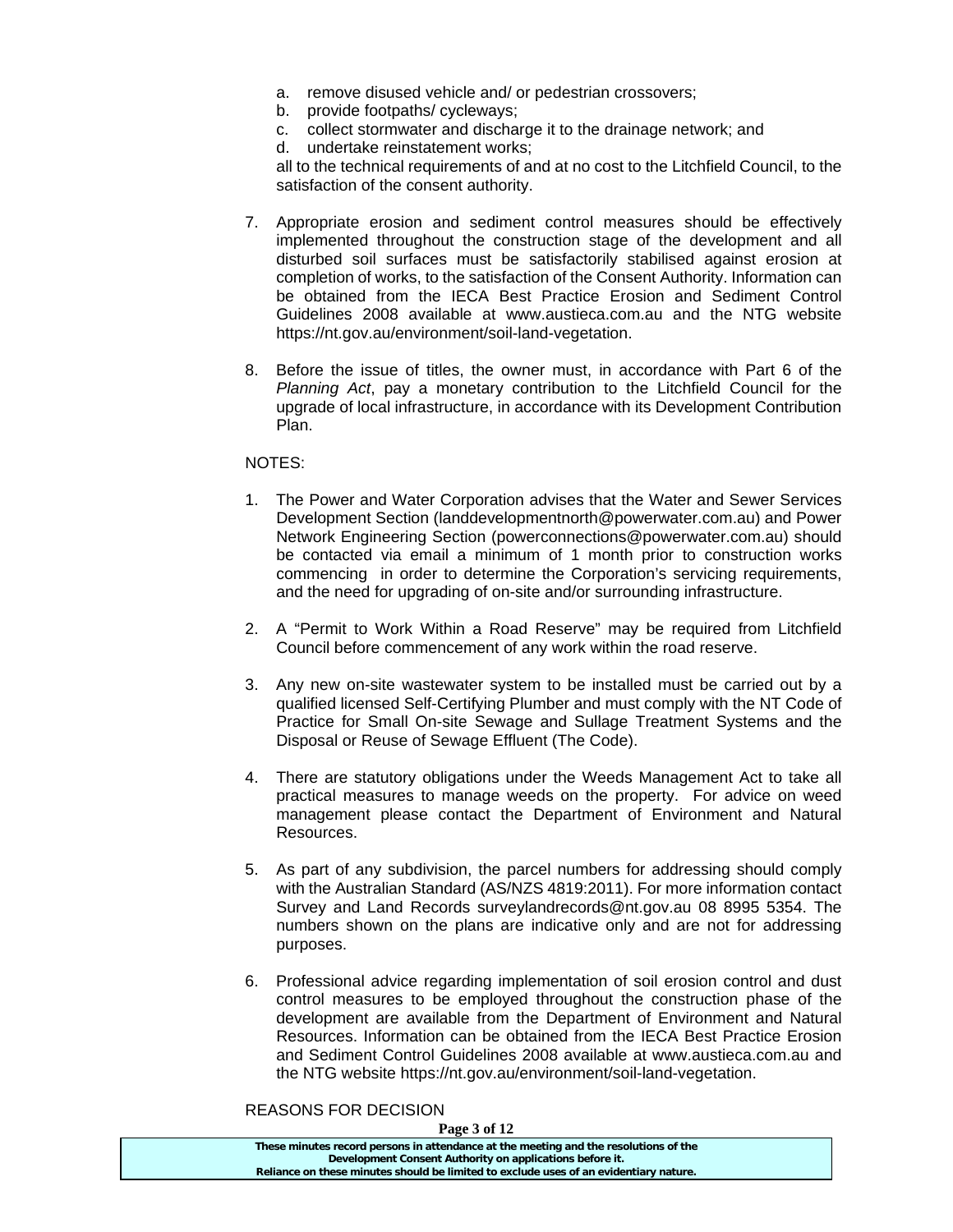1. Pursuant to section 51(a) and (t) of the *Planning Act*, the consent authority must take into consideration the planning scheme that applies to the land to which the application relates, together with any other matters it thinks fit.

The Northern Territory Planning Scheme (the Scheme) applies to the land.

The application was considered against clauses 11.1.1 (Minimum Lot Sizes and Requirements), 11.4.1 (Site Characteristics in Subdivisions of Rural Land or Unzoned Land for Lots of 1ha or Greater), 11.4.2 (Infrastructure in Subdivisions of Rural and Unzoned Land) and 11.4.3 (Lot Size and Configuration in Subdivision of Rural and Unzoned Land) of the Scheme.

The assessment report prepared by Development Assessment Services (DAS) found the proposal to comply with the requirements of the Scheme with the exception of clause 11.4.2 (Infrastructure in Subdivisions of Rural and Unzoned Land) subclause 2(d) which states that where no reticulated water connection is available, that the application should demonstrate an adequate supply of ground water. Comments from service authorities raised no issues in relation to the Application, save and except that the Litchfield Council's support for the Application was predicated on approval for appropriate use of water within the area.

Noting the information in the assessment report, the Authority considered that the proposal was fully compliant with the exception of clause 11.4.2 (Infrastructure in Subdivisions of Rural and Unzoned Land) subclause 2(d) which requires applications to demonstrate an adequate supply of groundwater where no reticulated services exist. In the absence of reticulated water in the area, the Applicant proposed construction of three additional bores.

The Authority noted that in considering the requirements of clause 11.4.2, it closely examined the advice provided by the Department of Environment and Natural Resources (DENR) dated 12th June 2018 ("the Advice"). The Advice indicated that the subdivision would invoke a statutory right to access the underlying groundwater resource and that future subdivisions would result in sustainability issues for the groundwater supply and possible impacts on the Berry Springs area.

On 5th July 2018, the Authority received a detailed response to the Advice from the Applicant setting out a history of his dealings with DENR in relation to this Application ("the Response"). The Response was provided to DENR and on 2 occasions prior to the meeting DENR were invited to reply to the specific matters raised in the response. DENR reiterated its previous advice but did not address the specific matters raised by the Applicant in relation to his previous dealings with DENR. DENR was invited to attend the Meeting held on 10th August 2018 but declined that invitation. The Applicant attended the Meeting and relied on the matters raised in the Response and spoke further in relation to those matters.

The Authority considered the detail of the Response, copies of correspondence between the Applicant and DENR, and a draft water trading contract between the Applicant and other land owner/s for the 'trading' of access to ground water.

The Applicant purchased the subject property in 2010. The property was subject to a development permit (Permit DP10/0277) to subdivide the block into 4 lots. The Applicant failed to fully understand the process or time frames involved and was unable to complete the development before the permit lapsed. The current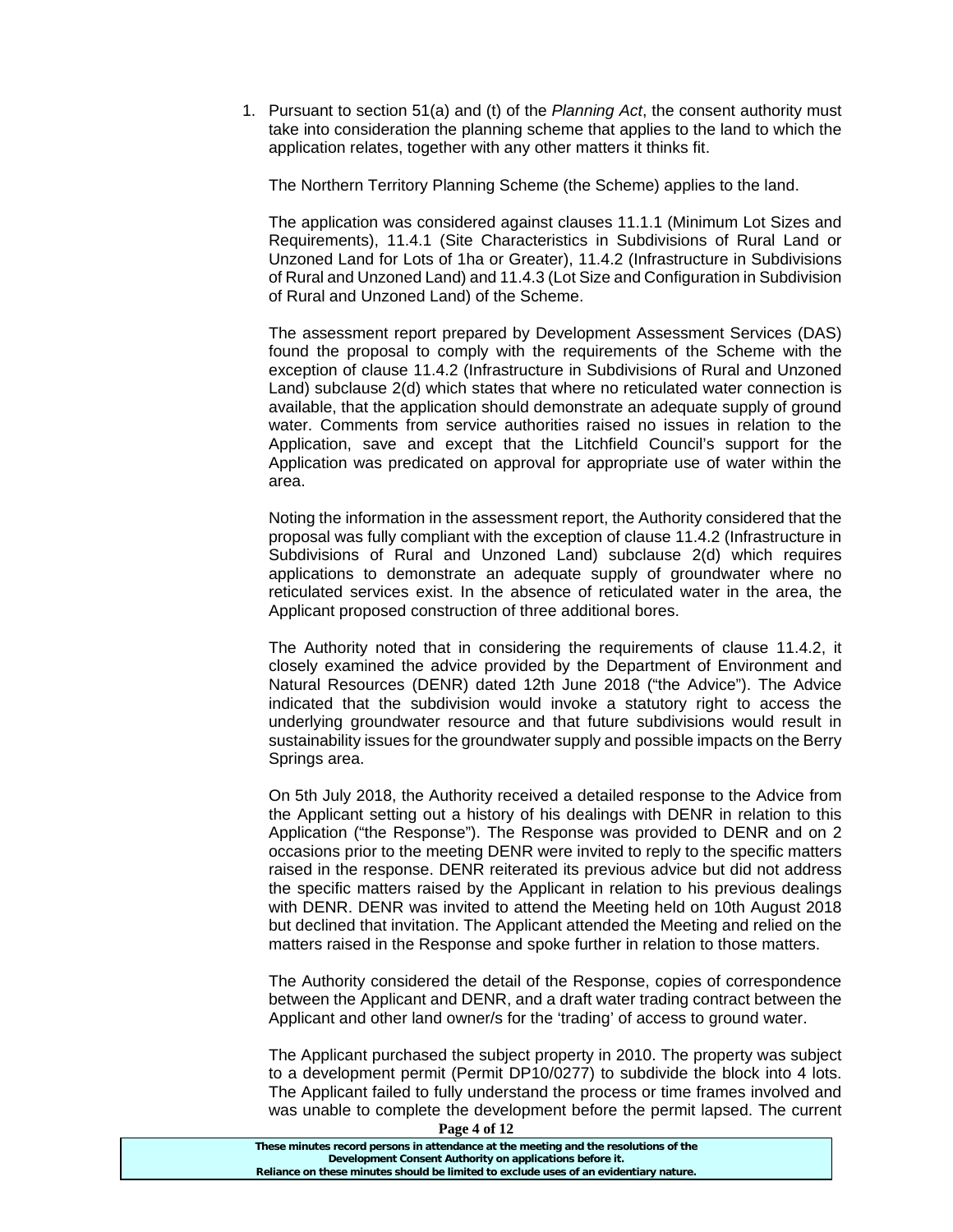Application is understood to be consistent with the subdivision approved at the site in 2010.

On 10th June 2016, Interim Development Control Order No. 22 ("The IDCO") came into effect over the Berry Springs aquifer for a period of two years stopping all development that had any additional impact on the aquifer. After consideration of the IDCO, the Applicant concluded that a water trading agreement was within the guidelines of the IDCO and approached Water Recourses to discuss the proposal. After discussions with representatives of DENR it was agreed that decommissioning of the existing, though unutilised bores, and reissue of replacement bore permits would not have any additional impact on the total draw figures from the aquifer provided that bores acquired had been calculated in the total draw calculations. It was agreed that the Applicant would supply a list of potential bores for decommissioning so DENR could assess and approve. A list of 12 potential bores for trade was provided to DENR.

The Applicant pursued the matter and upon contacting DENR was advised that all the bores on the list could be offered up for trade. This advice was confirmed by email dated 26th July 2016. It was agreed that the Applicant would have a contract drafted, taking into account the requirements of all parties involved including, DENR, the vendors, and the Applicant. The Applicant employed a lawyer to undertake drafting of the contract and once that process was complete, the Applicant met with representatives of DENR, on or about 17th August 2016, to confirm that the draft contract covered all requirements of the Department. The Applicant was advised that, on the strength of the draft contract, DENR would be able to issue replacement bore permits to be submitted in support of a development application. It was agreed that DENR would consider the contract to confirm that all requirements of DENR were covered.

After a number of phone calls from the Applicant, a further meeting was arranged, almost a week later, for the Applicant to collect the copy of the draft contract. On the morning of that meeting, the Applicant was contacted by a representative of DENR and advised that, having considered the contract, DENR no longer supported the agreement. DENR met with the Applicant that afternoon to explain the change in position and advised that there was nothing wrong with the contract and that water trading was within the guidelines of the IDCO. However, support was withdrawn as it was believed that it was not in the 'spirit of the moratorium'. The Applicant was advised that a Development Application for a subdivision in the Berry Springs area was being submitted using rainwater tanks and was supported by DENR. A similar approach was suggested to the Applicant but he raised a number of concerns about the use of tanks and declined to proceed in that way.

The Applicant's uncontested evidence was that throughout the meeting he was assured by DENR on at least 3 or 4 separate occasions that the moratorium would not last forever. The clear implication was that if the Applicant waited all would be "ok". The Applicant contacted his lawyer and outlined the meeting with DENR and, in particular, the advice that the contract was not in the 'spirit of the moratorium'. His lawyer advised that he should lodge a Development Application with the contracts in support. If the permit was denied the case would be won at arbitration as the NT government legislation permitted water trading. However, the Applicant accepted DENR's advice and did not proceed.

The Applicant stated, and the Authority accepted, that he has acted in good faith and finds himself in the current position because he relied upon the advice of DENR and delayed his application. As a result he has suffered great financial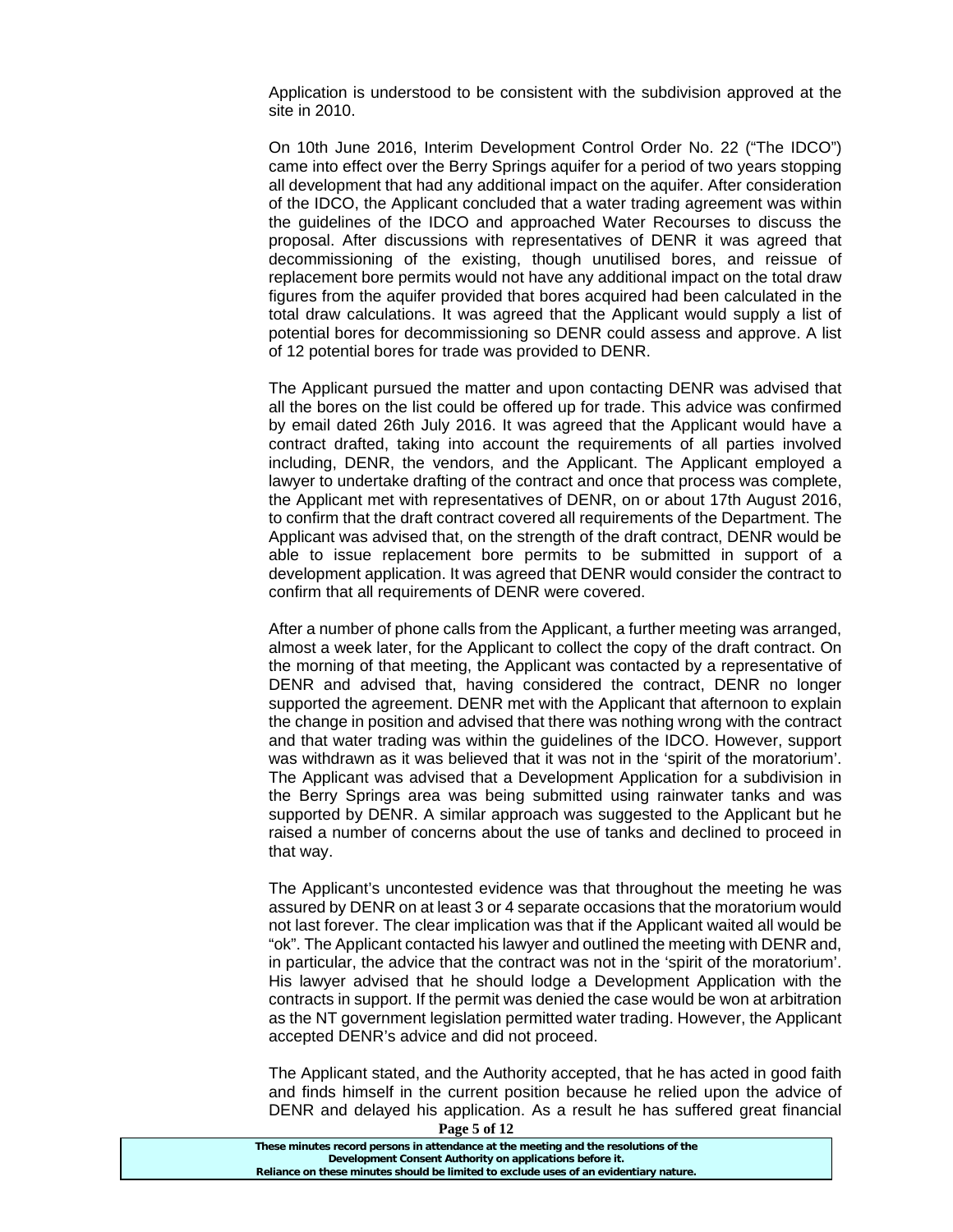detriment. DENR did not contest any of the evidence presented by the Applicant as to representations made to him or the effect upon him.

Section 51 of the *Planning Act* requires the Authority to take into account certain matters in considering a Development Application. Of relevance in this case are Section 51(a) which requires consideration of the Scheme that applies to the land to which the application relates, and Section 51(t), any other matters the Authority thinks fit. Representations made by Government Departments are administrative and not legislative in character, but may give rise to expectations as to how Departments will act in the future. A specific representation made by a government agency as to how it will act in the future is a relevant consideration to be taken into account in the future by a decision-maker. In considering the relevant factors in Section 51, the information presented in the assessment report prepared by DAS, advice from DENR and the extensive response and other evidence presented by the Applicant, the Authority considered that the circumstances of this Application are unique and specific in nature. While in no way dismissing the matters in relation to ground water raised by DENR in both its initial and subsequent comments, the Authority found that in weighing the considerations under section 51(a) and (t), the very specific nature of the various representations made to the Applicant and the severe consequences suffered by him as a result of relying on those representations, the Authority considered that it was provided with no other option than to approve the application. The Authority also noted that, as DENR no longer supports the concept of water trading contracts in this case, there was no utility in requiring such contracts to be entered into by the Applicant, the Authority having no power to direct DENR to be a party to such an arrangement. The Authority stressed again that this particular Application should not be regarded as creating a precedent but is limited to the very specific history of the Applicant's dealings with DENR.

Having considered the history of the matter, the Authority was of the opinion that it was provided with no option other than to consent to the application as exhibited.

2. Pursuant to Section 51(j) of the *Planning Act*, the consent authority must take into consideration the capability of the land to which the proposed development relates to support the proposed development and the effect of the development on the land and on other land, the physical characteristics of which may be affected by the development.

Aside from the advice provided by DENR regarding groundwater availability, no other land constraints were identified either in the application or by service authorities. The Authority considered that this, together with the general level of compliance achieved with the basic standards of the Scheme, indicated that the land is capable of supporting the subdivision.

3. Pursuant to section 51(c) of the *Planning Act*, the consent authority must, in considering a development application, take into account an interim development control order, if any, in respect of the land to which the application relates.

The proposal was lodged on 18th May 2018 at which time Interim Development Control Order No. 22 ("the IDCO") was in force. The IDCO applied to the use and development of land, including subdivision in the Berry Springs area. The IDCO lapsed on 10th June 2018 and while the application was lodged while it was still in force, its requirements were no longer applicable at the time of consideration. The purpose of the approval, being initially for the "Subdivision to create four lots within an Interim Development Control Order area (IDCO No. 22)" has therefore been amended by the Authority to remove reference to the IDCO.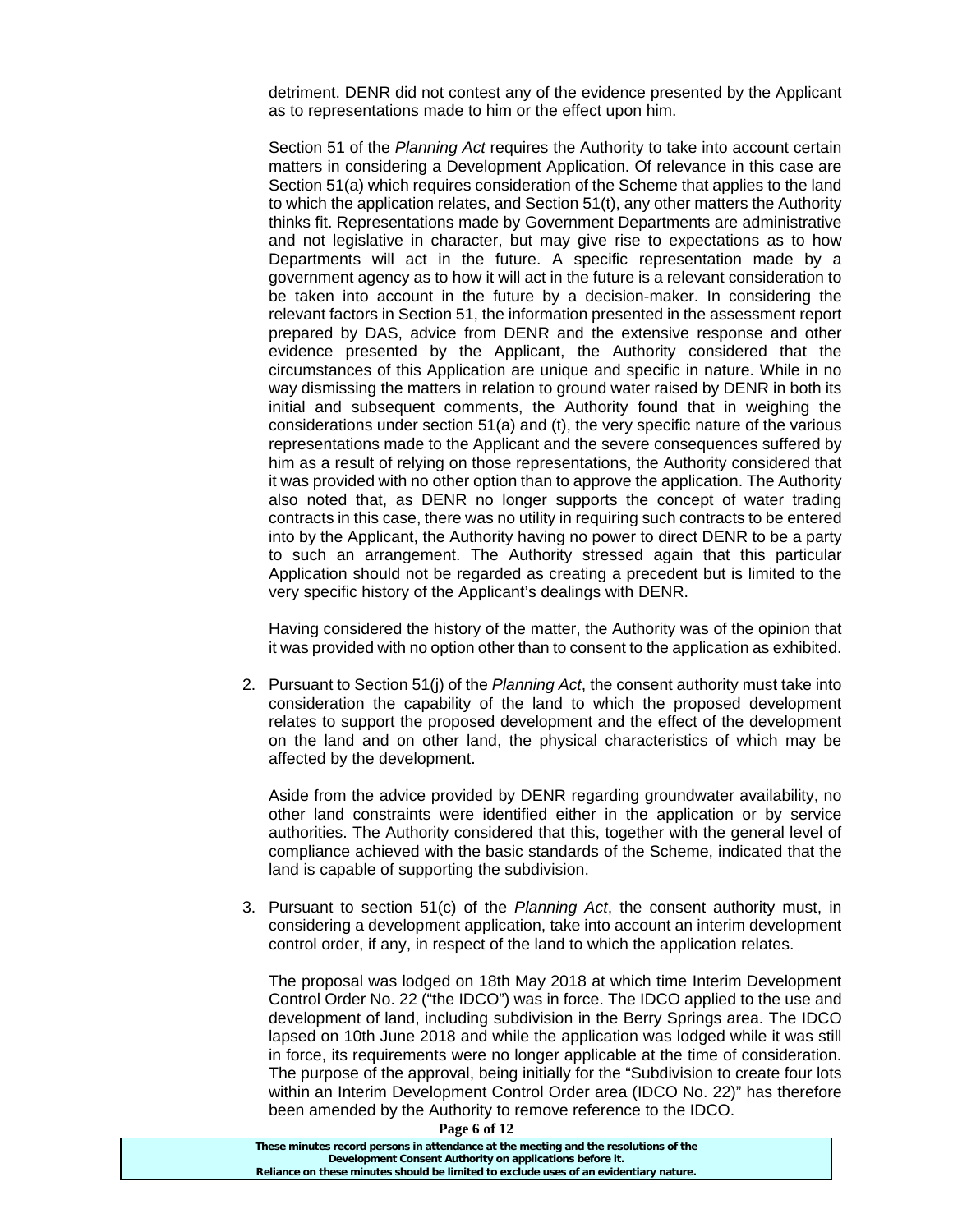4. Pursuant to section 51(t) of the *Planning Act*, the consent authority must, in considering a development application, take into account any other matters it thinks fit.

Having considered the history of the matter, including various representations made by DENR to the Applicant as outlined previously, including the initial availability of water trading, the temporary nature of the moratorium imposed by the IDCO and advice that delaying a Development Application until the end of the moratorium would find a resolution to the issue of water allocation, led the Applicant to act on these representations to his detriment, the Authority determined that the detriment to the Applicant was so great that the Application should be granted. That determination was limited to the very specific facts of this Application.

ACTION: NOTICE OF CONSENT AND DEVELOPMENT PERMIT

#### **ITEM 2 (CONCURRENT APPLICATION) - REZONE FROM ZONE RL (RURAL LIVING) PA2018/0035 TO RR (RURAL RESIDENT) AND FD (FUTURE DEVELOPMENT) AND SUBDIVISION TO CREATE 5 LOTS LOT 2981 (131) MENAJA ROAD, HUNDRED OF BAGOT APPLICANT EARL JAMES AND ASSOCIATES**

 Mr Kevin Dodd (Earl James and Associates) Mr Tony Thiel and Ms Tania Thiel (Owners) attended.

Submitters: Mr Gerry Wood (MLA) Ms Debbie Higgins and Mr Mark Lowe attended.

 Mr Kevin Dodd tabled an amended site plan identifying proposed vehicle access locations.

 Litchfield Council tabled a plan that showed how the road layout limited access for Lot 3.

**RESOLVED 128/18**  Pursuant to section 30P(1)(a) of the *Planning Act*, the consent authority make a preliminary decision that, if the Minister were to approve the amendment proposal to rezone 2981 (131) Menaja Road, Hundred of Bagot that it would be likely to approve to the development proposal seeking consent to subdivide the land into five lots subject to the following conditions:

### **CONDITIONS PRECEDENT**

- 1. Prior to the endorsement of plans and prior to commencement of works (including site preparation), amended plans to the satisfaction of the consent authority must be submitted to and approved by the consent authority. When approved, the plans will be endorsed and will then form part of the permit. The plans must be drawn to scale with dimensions and two copies must be provided. The plans must be modified to show crossovers and driveways for each of the proposed lots in accordance with Litchfield Council's requirements, to the satisfaction of the consent authority.
- 2. Prior to the endorsement of plans and prior to the commencement of works, a schematic plan demonstrating the on-site collection of stormwater and its discharge into the Litchfield Council stormwater drainage system shall be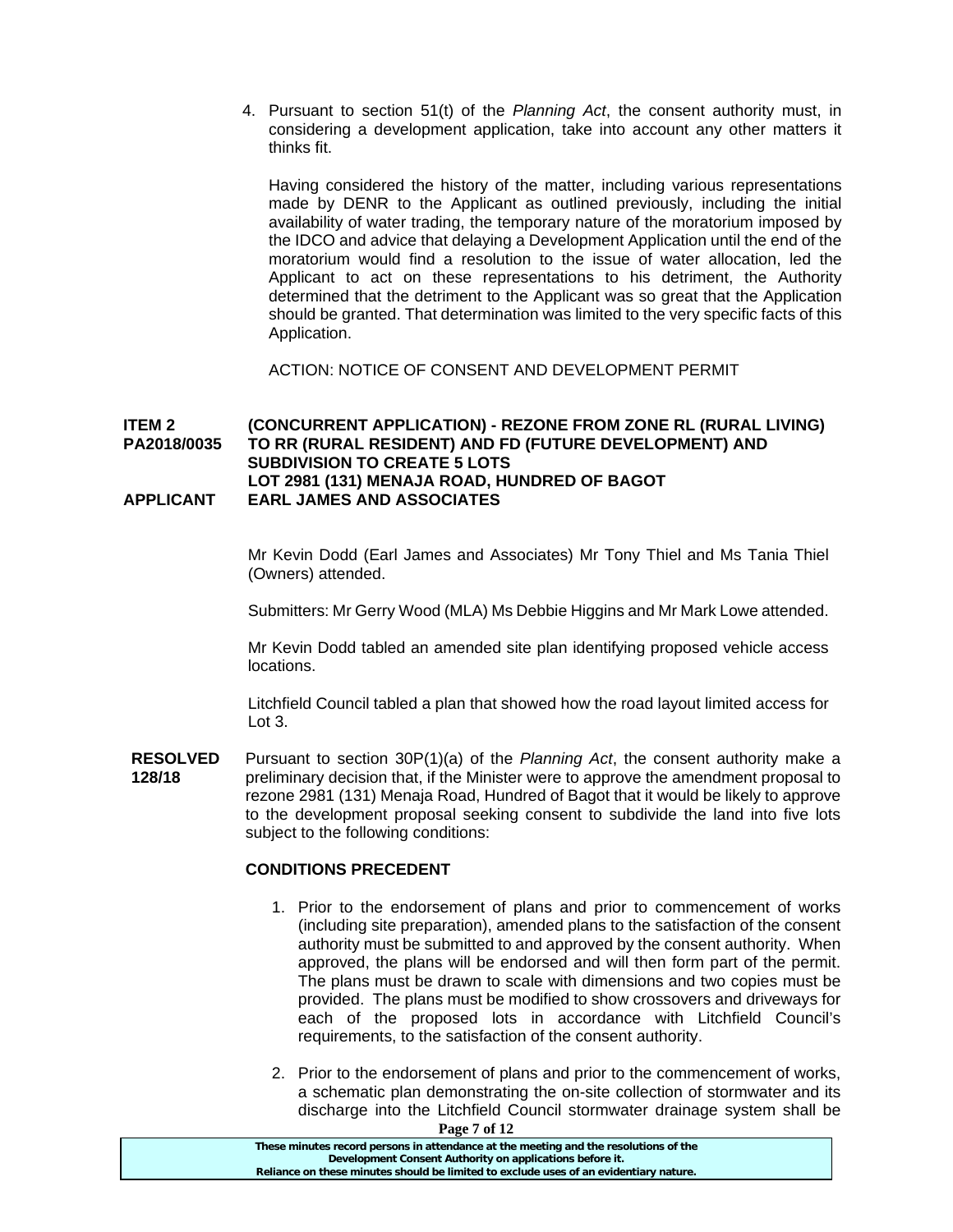submitted to and approved by the Litchfield Council, to the satisfaction of the consent authority. The plan shall include details of site levels and Council's stormwater drain connection point/s. The plan shall also indicate how stormwater will be collected on the site and connected underground to Council's system or an alternate approved connection.

#### **CONDITIONS**

- 3. The works carried out under this permit shall be in accordance with the drawings endorsed as forming part of this permit.
- 4. The owner of the land must enter into agreements with the relevant authorities for the provision of water supply, drainage and electricity facilities to each lot shown on the endorsed plan in accordance with the authorities requirements and relevant legislation at the time.
- 5. All existing and proposed easements and sites for existing and required utility services must be vested in the relevant authority for which the easement or site is to be created on the plan of subdivision submitted for approval by the Surveyor General.
- 6. Engineering design and specifications for the proposed and affected roads, street lighting, stormwater drainage, site earthworks, vehicular access, pedestrian/ cycle corridors and street scaping are to be to the technical requirements of Litchfield Council to the satisfaction of the consent authority and all approved works constructed at the owner's expense.
- 7. Stormwater is to be collected and discharged into the drainage network to the technical standards of and at no cost to Litchfield Council to the satisfaction of the consent authority.
- 8. The kerb crossovers and driveways to the site approved by this permit are to meet the technical standards of Litchfield Council, to the satisfaction of the consent authority.

The owner shall:

- a. remove disused vehicle and/ or pedestrian crossovers;
- b. provide footpaths/ cycleways;
- c. collect stormwater and discharge it to the drainage network; and
- d. undertake reinstatement works;

all to the technical requirements of and at no cost to the Litchfield Council, to the satisfaction of the consent authority.

- 9. Appropriate erosion and sediment control measures should be effectively implemented throughout the construction stage of the development and all disturbed soil surfaces must be satisfactorily stabilised against erosion at completion of works, to the satisfaction of the Consent Authority. Information can be obtained from the IECA Best Practice Erosion and Sediment Control Guidelines 2008 available at www.austieca.com.au and the NTG website https://nt.gov.au/environment/soil-land-vegetation.
- 10. Before the issue of titles, the owner must, in accordance with Part 6 of the *Planning Act*, pay a monetary contribution to the Litchfield Council for the upgrade of local infrastructure, in accordance with its Development Contribution Plan.

| Page 8 of 12                                                                          |  |
|---------------------------------------------------------------------------------------|--|
| These minutes record persons in attendance at the meeting and the resolutions of the  |  |
| Development Consent Authority on applications before it.                              |  |
| Reliance on these minutes should be limited to exclude uses of an evidentiary nature. |  |
|                                                                                       |  |

**Page 8 of 12**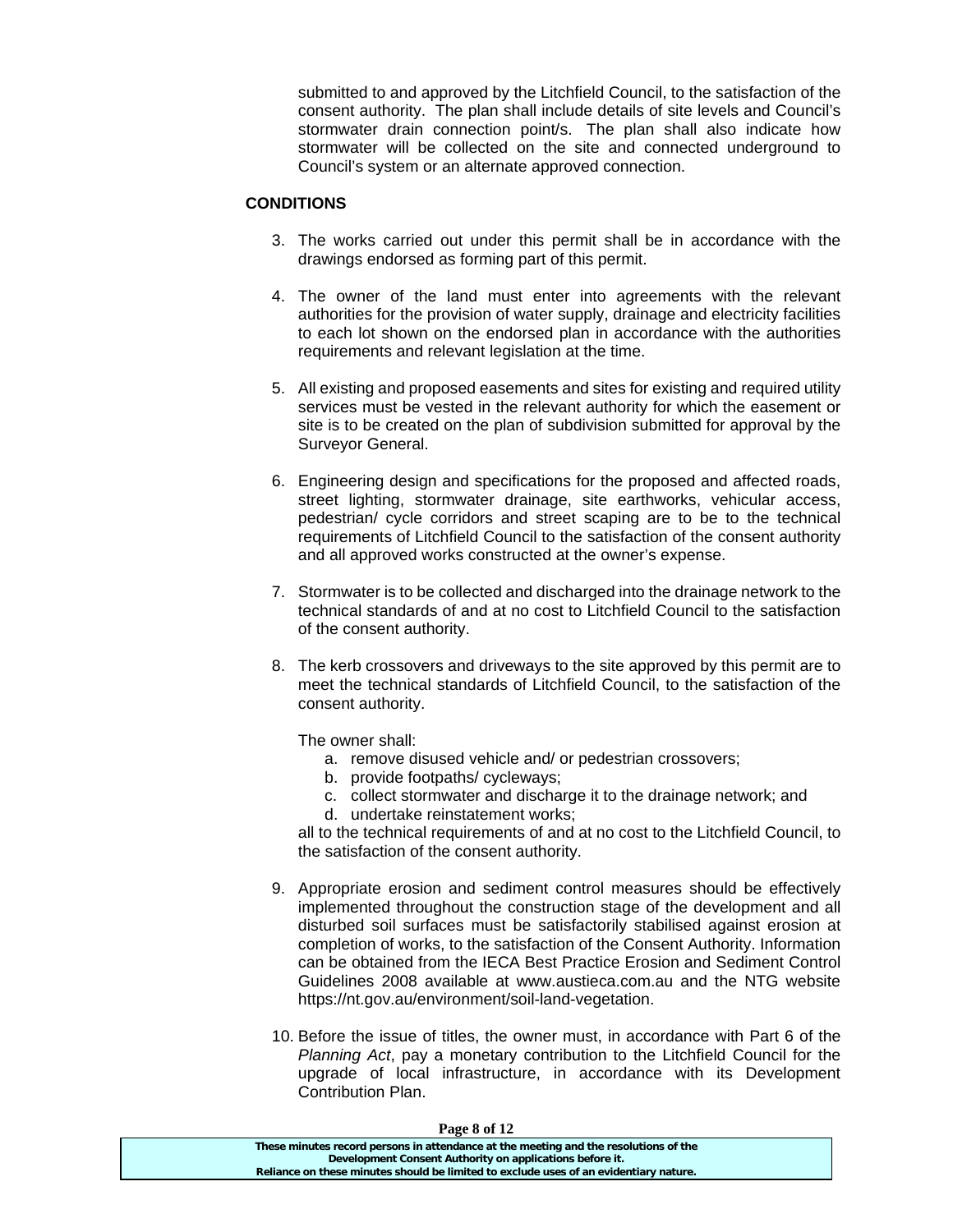### **NOTES:**

- 1. The Power and Water Corporation advises that the Water and Sewer Services **Development** Development Section (landdevelopmentnorth@powerwater.com.au) and Power Network Engineering Section (powerconnections@powerwater.com.au) should be contacted via email a minimum of 1 month prior to construction works commencing in order to determine the Corporation's servicing requirements, and the need for upgrading of on-site and/or surrounding infrastructure.
- 2. A "Permit to Work Within a Road Reserve" may be required from Litchfield Council before commencement of any work within the road reserve.
- 3. Any new on-site wastewater system to be installed must be carried out by a qualified licensed Self-Certifying Plumber and must comply with the NT Code of Practice for Small On-site Sewage and Sullage Treatment Systems and the Disposal or Reuse of Sewage Effluent (The Code).
- 4. There are statutory obligations under the Weeds Management Act to take all practical measures to manage weeds on the property. For advice on weed management please contact the Department of Environment and Natural Resources.
- 5. As part of any subdivision, the parcel numbers for addressing should comply with the Australian Standard (AS/NZS 4819:2011). For more information contact Survey and Land Records surveylandrecords@nt.gov.au 08 8995 5354. The numbers shown on the plans are indicative only and are not for addressing purposes.
- 6. Professional advice regarding implementation of soil erosion control and dust control measures to be employed throughout the construction phase of the development are available from the Department of Environment and Natural Resources. Information can be obtained from the IECA Best Practice Erosion and Sediment Control Guidelines 2008 available at www.austieca.com.au and the NTG website https://nt.gov.au/environment/soil-land-vegetation.
- 7. The Aboriginal Areas Protection Authority recommends that the permit holder obtain an Authority Certificate to indemnify against prosecution under the Aboriginal Sacred Sites Act. For advice on how to obtain a certificate please contact the Aboriginal Areas Protection Authority.

### **REASONS FOR DECISION**

1. Pursuant to sections 30P(2)(a) and (b) of the *Planning Act,* the consent authority must take into account any planning scheme that applies to the land to which the application relates and the amendment proposal contained within the application.

The Northern Territory Planning Scheme (the Scheme) applies to the land.

The amendment proposal accords with the policy for future development of the locality as established by the Litchfield Subregional Land Use Plan and Howard Springs Activity Centre Area Plan.

The subdivision has been assessed against clauses 11.1.1 (Minimum Lot Sizes and Requirements), 11.1.3 (Subdivision of Land in Zone FD), 11.4.2

| Page 9 of 12                                                                          |  |
|---------------------------------------------------------------------------------------|--|
| These minutes record persons in attendance at the meeting and the resolutions of the  |  |
| Development Consent Authority on applications before it.                              |  |
| Reliance on these minutes should be limited to exclude uses of an evidentiary nature. |  |
|                                                                                       |  |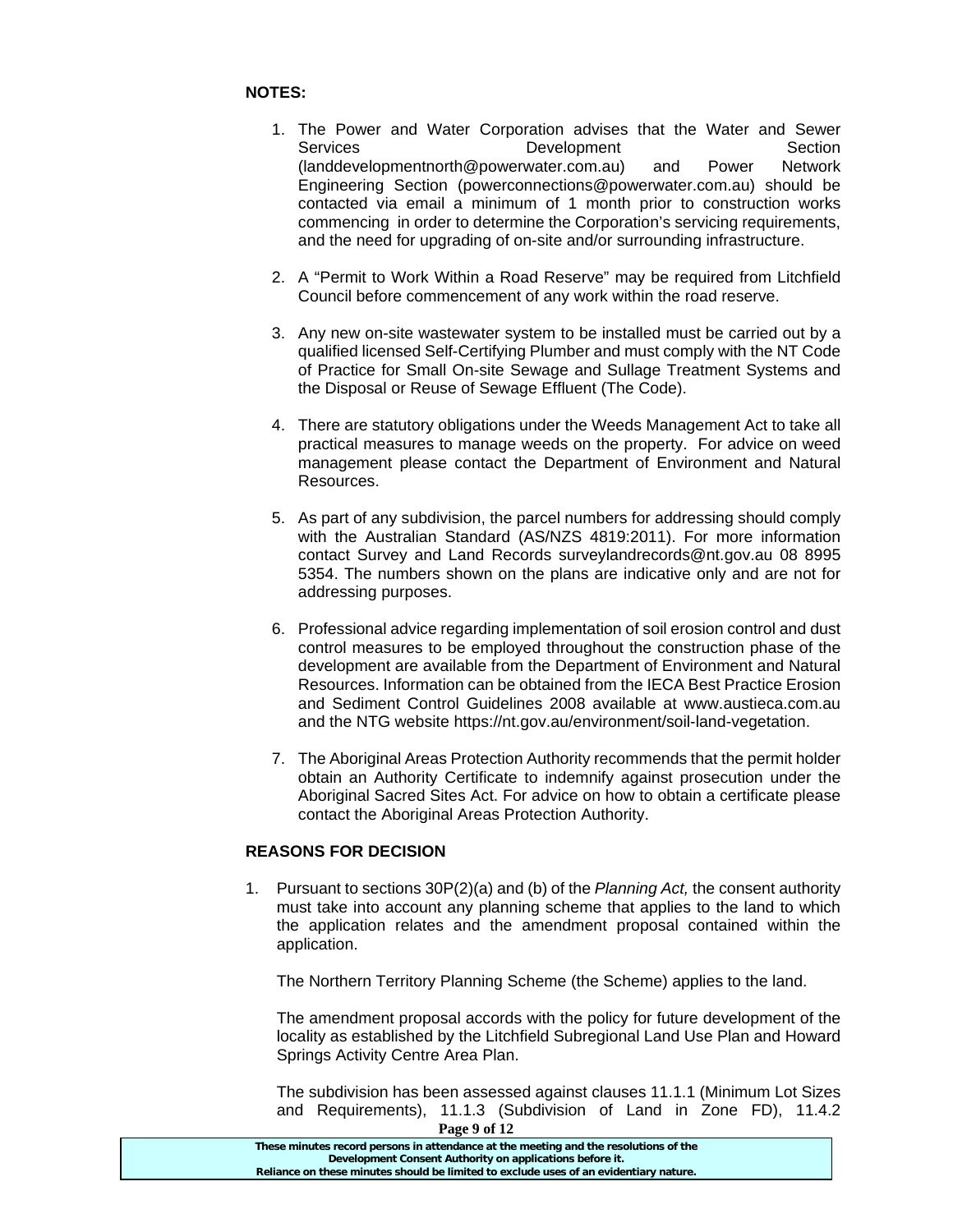(Infrastructure in Subdivisions of Rural and Unzoned Land), 11.4.3 (Lot Size and Configuration in Subdivision of Rural and Unzoned Land), 11.4.5 (Subdivision of land in Zone RR) and 14.7.3 (Planning Principles and Area Plan for the Howard Springs Rural Activity Centre) of the Scheme.

A variation is required to clause 11.1.1 to allow Lot 5 to have a lot size of 4000 m² instead of a specified minimum of 50 ha for land in Zone FD. The Applicant has demonstrated that the lot is an interim lot to enable further subdivision once servicing needs have been resolved.

The Authority noted the plans tabled at the hearing by both the Applicant and representatives from Litchfield Council and required further development of these plans via condition precedent. This will enable unresolved issues raised by the Council relating to vehicle access and driveways and the stormwater drainage design for the subdivision to be addressed.

2. Pursuant of section 30P(2)(j) of the *Planning Act*, the consent authority must take into account the capability of the land to support the development proposal and the effect of the proposal on the land, and on other land, the physical characteristics of which may be affected by the proposal.

The application was accompanied by a Land Suitability Assessment that confirmed the presence of no land constraints within the property.

The Department of Environment and Natural Resources has advised that groundwater would not be available to support the proposed subdivision, noting over-allocation and sustainability concerns of the existing underground water resource.

The Power and Water Corporation confirmed that reticulated water is available in the area and the application confirmed the intention to connect to this service.

Clause 11.4.5 (Subdivision of Land in Zone RR) prevents the consent authority from approving this subdivision unless the lots will be connected to reticulated water. Noting the above, the consent authority acknowledges the availability of appropriate reticulated services and the Applicant's intention to connect and therefore considers the land capable.

3. Pursuant to Section 30P(2)(l) of the *Planning Act*, the consent authority must take into consideration the capability of the public utilities or infrastructure provided in the area in which the land is situated and any requirement for public facilities and services to be connected to the land; and facilities, infrastructure or land to be provided by the Applicant.

The Power and Water Corporation confirmed that reticulated power and water services are available in the area and the application confirms the developer's intention to connect to these services. The application acknowledges the lack of reticulated sewerage in the area and proposes use of on-site effluent disposal, which was supported by the submitted Land Suitability Assessment which confirms the soils are suitable.

The Authority considered the applicant's request for alteration to conditions 6 and 8 which relate to site access and upgrades to road infrastructure and determined that their inclusion was necessary to ensure appropriate servicing of the lots. It did however make minor changes to the wording of the conditions to clarify their meaning.

| Page 10 of 12                                                                         |  |
|---------------------------------------------------------------------------------------|--|
| These minutes record persons in attendance at the meeting and the resolutions of the  |  |
| Development Consent Authority on applications before it.                              |  |
| Reliance on these minutes should be limited to exclude uses of an evidentiary nature. |  |
|                                                                                       |  |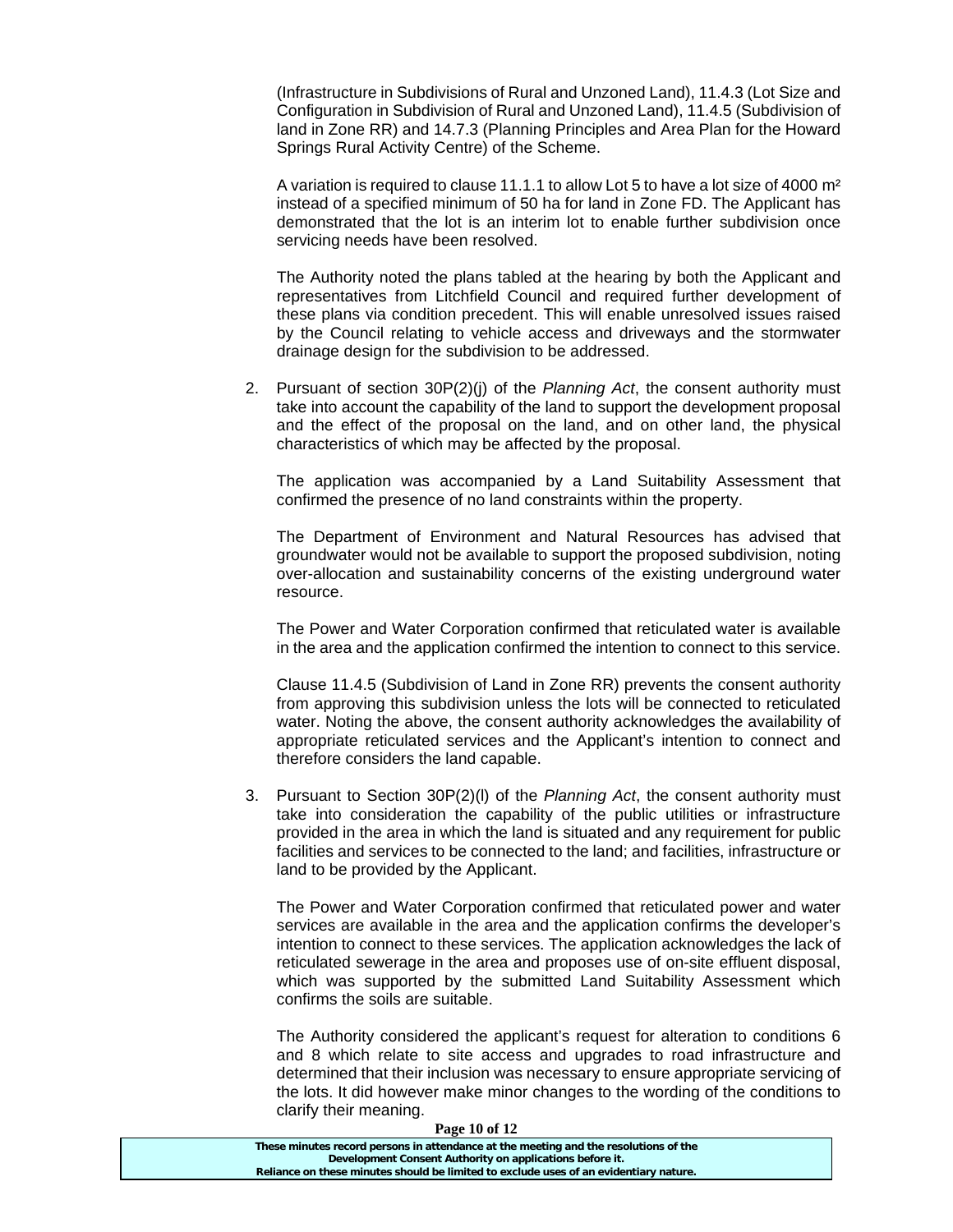4. Pursuant to Section 30P(2)(m) of the *Planning Act*, the consent authority must take into consideration the potential impact on the existing and future amenity of the area in which the land is situated.

The subdivision is generally consistent with the requirements of the Scheme, including provision of appropriate lot configuration, connection to reticulated services and demonstration that the land is capable of supporting the proposed subdivision.

Advice from the Department of Environment and Natural Resources indicated that increased groundwater extraction in this area would impact the sustainability of the groundwater resource which represents an amenity impact for existing and future users.

The Authority considered advice from the Power and Water Corporation, which confirmed that reticulated water is available in the area but that the developer would need to undertake upgrades to the infrastructure to enable connection.

The Authority acknowledged the assurances provided by the Applicant and land owner at the hearing but requires further assurances that the Power and Water Corporation's specific requirements for extension of the reticulation water supply to the subject site will and can be met by the developer/land owner. This will also allow the Authority to be satisfied that the proposal is consistent with Objective 6.2 of Clause 14.7.3 (Planning Principles and Area Plan for the Howard Springs Rural Activity Centre) of the Scheme, which requires this to be demonstrated. This may be in the form of an agreement with the Power and Water Corporation or similar and will assist in addressing the potential amenity impact identified by the Department of Environment and Natural Resources.

The Authority considered the advice of the Medical Entomology division of the Department of Health, which indicated that the Howard Springs area was subject to seasonable mosquito problems. The Department advised that it would not support future urban development of the Zone FD lots until a suitable mosquito and stormwater management plan had been developed for Wadham Lagoon and that a caution notice be included on any development permit issued.

Noting the request by the applicant to have the caution notice removed and evidence available to the Authority at the hearing, including evidence provided by public submitters/local residents in attendance, the Authority were persuaded that removal of this requirement was acceptable.

The level of compliance with the requirements of the Scheme, intended connection to reticulated water supply together with the additional assurances sought by the Authority will enable greater surety that the subdivision will be unlikely to result in any undue amenity impact.

**RESOLVED 129/18** That under section 30Q of the *Planning Act,* the consent authority report to the Minister for Infrastructure, Planning and Logistics advising of the likely decision in relation to the development proposal, issues raised in the submissions, issues raised at the hearing and any other matters it considers the Minister should take into account when considering the amendment proposal.

#### **Page 11 of 12**